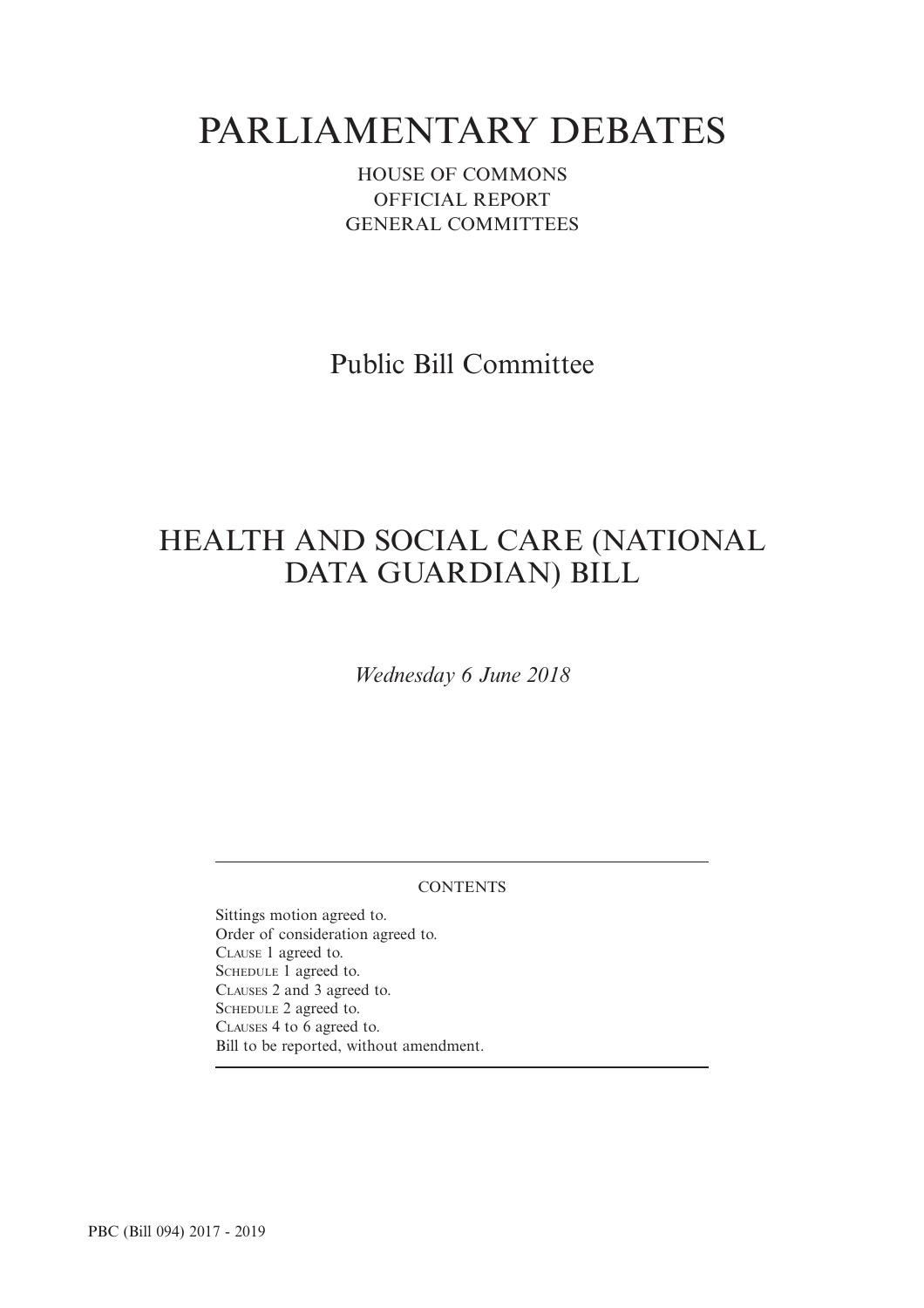No proofs can be supplied. Corrections that Members suggest for the final version of the report should be clearly marked in a copy of the report—not telephoned—and must be received in the Editor's Room, House of Commons,

**not later than**

**Sunday 10 June 2018**

© Parliamentary Copyright House of Commons 2018 *This publication may be reproduced under the terms of the Open Parliament licence, which is published at www.parliament.uk/site-information/copyright/.*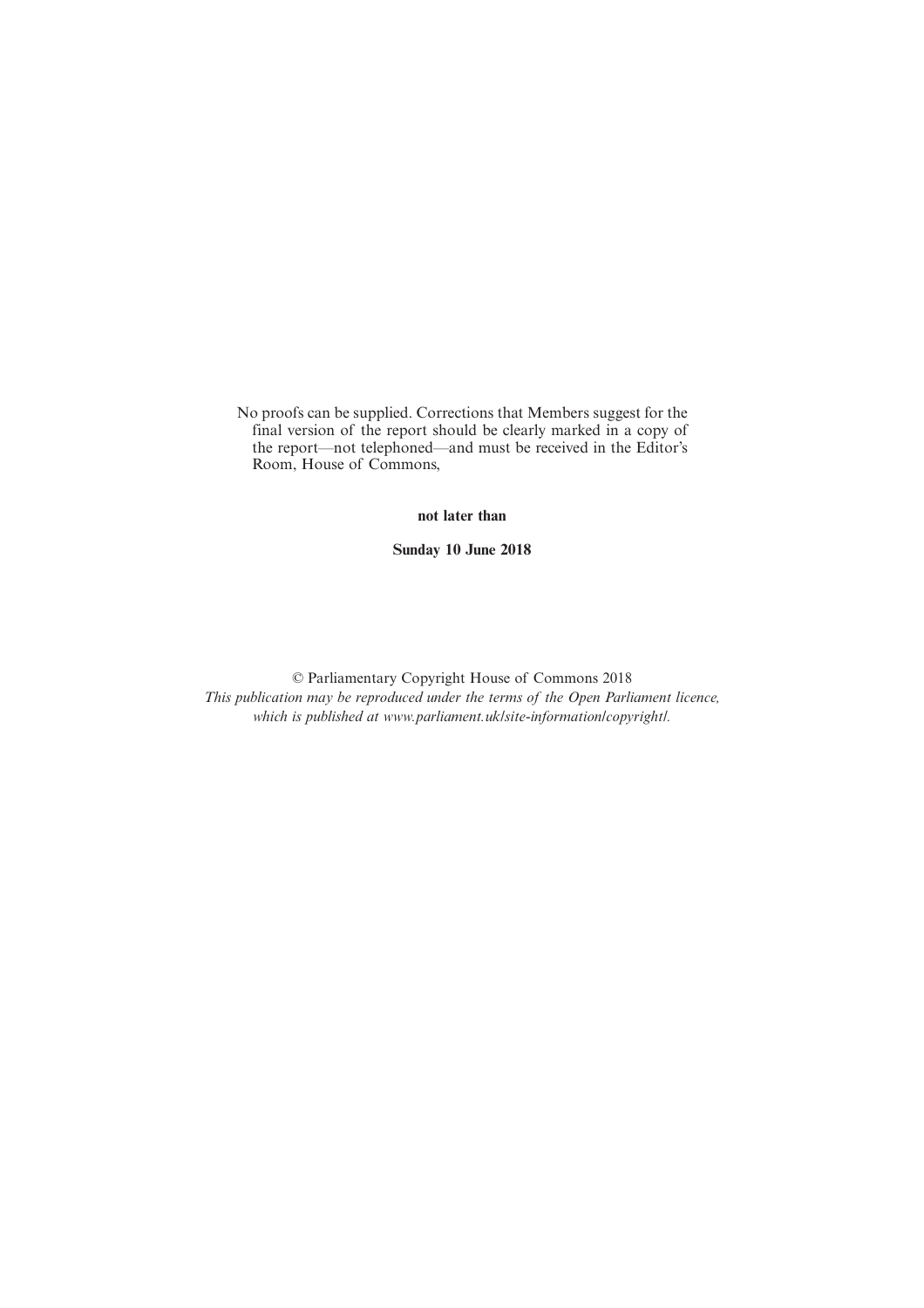#### **The Committee consisted of the following Members:**

*Chair:* DAME CHERYL GILLAN

† Bone, Mr Peter *(Wellingborough)* (Con) † Bryant, Chris *(Rhondda)* (Lab) † Chope, Sir Christopher *(Christchurch)* (Con) Cooper, Rosie *(West Lancashire)* (Lab) † Davies, Philip *(Shipley)* (Con) † Day, Martyn *(Linlithgow and East Falkirk)* (SNP) † Doyle-Price, Jackie *(Parliamentary Under-Secretary of State for Health and Social Care)* † Foster, Kevin *(Torbay)* (Con) Hoey, Kate *(Vauxhall)* (Lab)

† Madders, Justin *(Ellesmere Port and Neston)* (Lab) Malhotra, Seema *(Feltham and Heston)* (Lab/Co-op) † Pursglove, Tom *(Corby)* (Con) † Quince, Will *(Colchester)* (Con) Shannon, Jim *(Strangford)* (DUP) † Throup, Maggie *(Erewash)* (Con) Twigg, Stephen *(Liverpool, West Derby)* (Lab/Co-op)

Gail Bartlett, *Committee Clerk*

**† attended the Committee**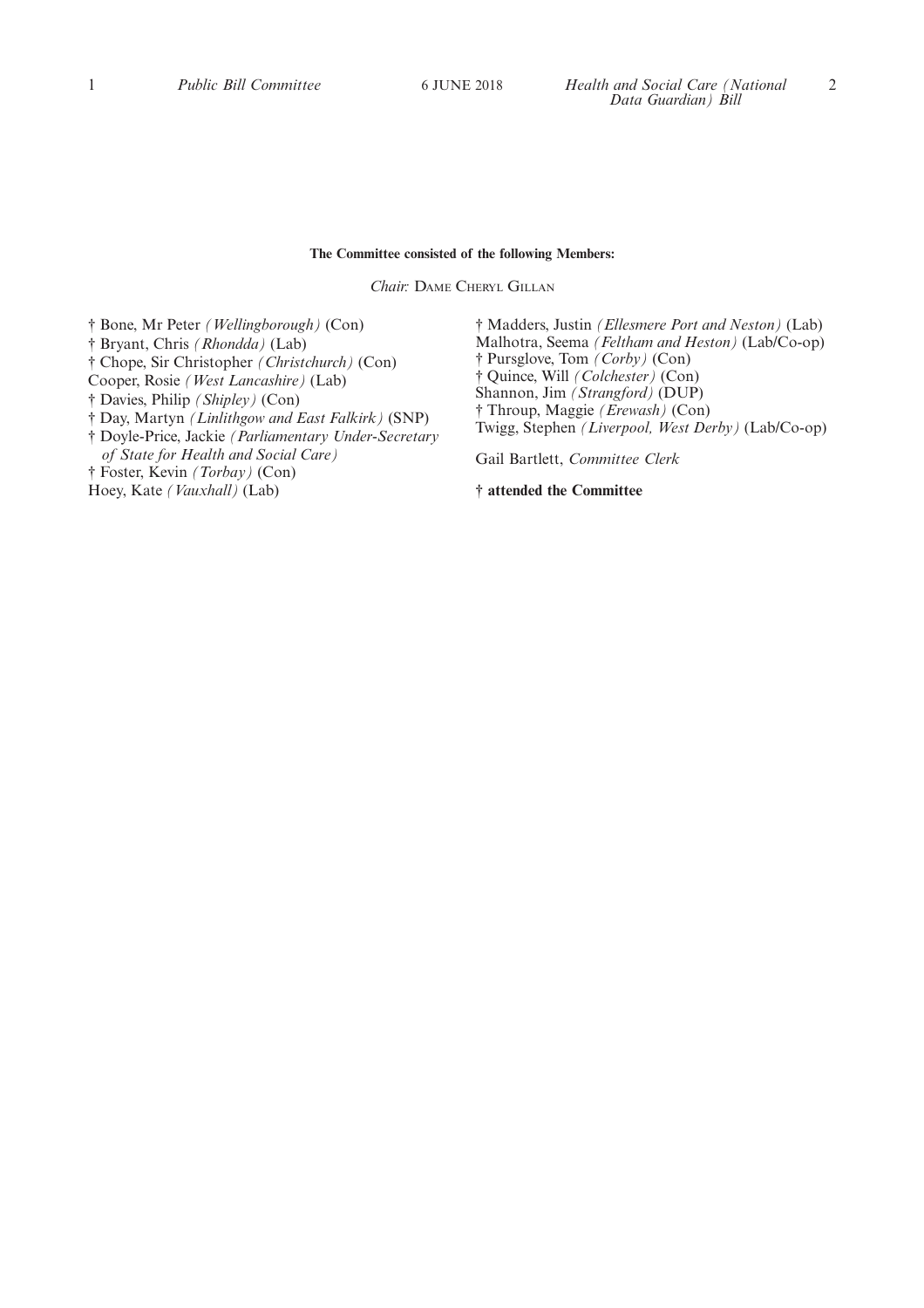### Public Bill Committee

#### *Wednesday 6 June 2018*

[DAME CHERYL GILLAN *in the Chair*]

#### **Health and Social Care (National Data Guardian) Bill**

#### 9.25 am

**The Chair:** I do not anticipate that the sitting will be lengthy, but may I remind Members to turn off electronic devices or put them on silent? Also, tea and coffee are not allowed during the sittings; no one is transgressing, but it is felt that there is a need for such announcements.

#### *Resolved,*

That, if proceedings on the Health and Social Care (National Data Guardian) Bill are not completed at this day's sitting, the Committee shall meet on Wednesdays while the House is sitting at 9.25 am*.—(Mr Bone.)*

*Ordered,*

That the Bill be considered in the following order, namely, Clause 1, Schedule 1, Clause 2, Clause 3, Schedule 2, Clauses 4 to 6, new Clauses, new Schedules, remaining proceedings on the Bill.—*(Mr Bone.)*

#### **Clause 1**

#### NATIONAL DATA GUARDIAN FOR HEALTH AND SOCIAL CARE

*Question proposed,* That the clause stand part of the Bill.

**The Chair:** With this it will be convenient to consider that schedule 1 be the First schedule to the Bill.

**Mr Peter Bone** (Wellingborough) (Con): It is a great pleasure to serve under your chairmanship, Dame Cheryl. I welcome the Minister and shadow Minister to the Committee.

The purpose of the Bill is to put on to a statutory footing the office of the National Data Guardian for Health and Social Care, and to promote the provision of advice and guidance about the processing of health and adult social care data in England. It would be remiss of me not to mention the work of my hon. Friend the Member for Bury St Edmunds (Jo Churchill): she has worked hard for a long time to establish the position of the National Data Guardian for Health and Social Care, and her perseverance and tenacity have ensured that we are on track to deliver it.

I thank the Minister and shadow Minister for their help and support with the Bill—and special thanks, of course, go to Dame Fiona Caldicott, who has pioneered the work on ensuring that the NHS handles data properly. She has been very helpful to me in the preparation of the Bill.

Clause 1 creates the Office of the National Data Guardian for Health and Social Care, referred to in the Bill as the "Data Guardian". It makes general provisions about the Data Guardian's functions and the way in which they are to be carried out. Subsection (2) empowers the Data Guardian to publish guidance about the processing of health and adult social care data in England. I should like to make it clear that it also covers public health data.

Subsection (3) imposes a duty on certain organisations and individuals to have regard to the National Data Guardian's published guidance. Comment has been made as to why the Secretary of State is not included in the list. However, the Department of Health and Social Care is already included in the definition of those who have to have regard to the National Data Guardian's advice, so it would be superfluous to include the Secretary of State.

Subsections (4), (5) and (6) cover requirements in relation to the Data Guardian's published guidance. Those subsections are intended to keep the guidance relevant over time and, if necessary, updated to reflect new evidence. It has been suggested that subsection (5) should add an obligation that organisations and individuals that process health and social care data should provide the Data Guardian with appropriate information. I argue that that would create a duplication of the remit of regulators that already exist in those sectors. The Data Guardian's role is as an advocate for the patient and the public, to build and maintain public trust. The role is as much about supporting individuals and organisations to get it right first time as it is about commenting, advising and providing guidance. It is not the intention of this Bill to create another regulator, but that the National Data Guardian should work with the Information Commissioner's Office and the Care Quality Commission.

It has also been suggested that subsection (6) should add a duty that all data controllers and their data processors must publish their response to all advice issued. That would be extremely burdensome on those organisations and individuals, and it would be toothless without sanctions. Accountability should be assessed through actions, not written responses; the existing regulators would be able to assess the adherence to guidance and would cite the National Data Guardian during any investigation.

Clause 1(7) allows the Data Guardian to give informal advice, assistance and information to anyone, as long as it is about or relates to the processing of health and adult social care data in England. Clause 1(8) gives the Data Guardian flexibility in how far any particular piece of advice, assistance, information or guidance may be extended. The effect is to clarify that the Data Guardian can publish guidance and give advice on specific topics or themes, and can target it to certain organisations, individuals or sectors as appropriate. Clause 1(9) provides that the duty to have regard to the Data Guardian's published guidance applies only in so far as the guidance is relevant to the functions or services of the body or person.

Clause 1(10) introduces schedule 1 to the Bill. As clause 1 and schedule 1 are being debated together, I will make some brief comments on schedule 1. The schedule makes further provision for the establishment, maintenance and operation of the Office of the Data Guardian. It sets out the Data Guardian's terms of appointment and covers a broad range of matters related to the Office of the Data Guardian. It includes its constitution, its financial and reporting framework,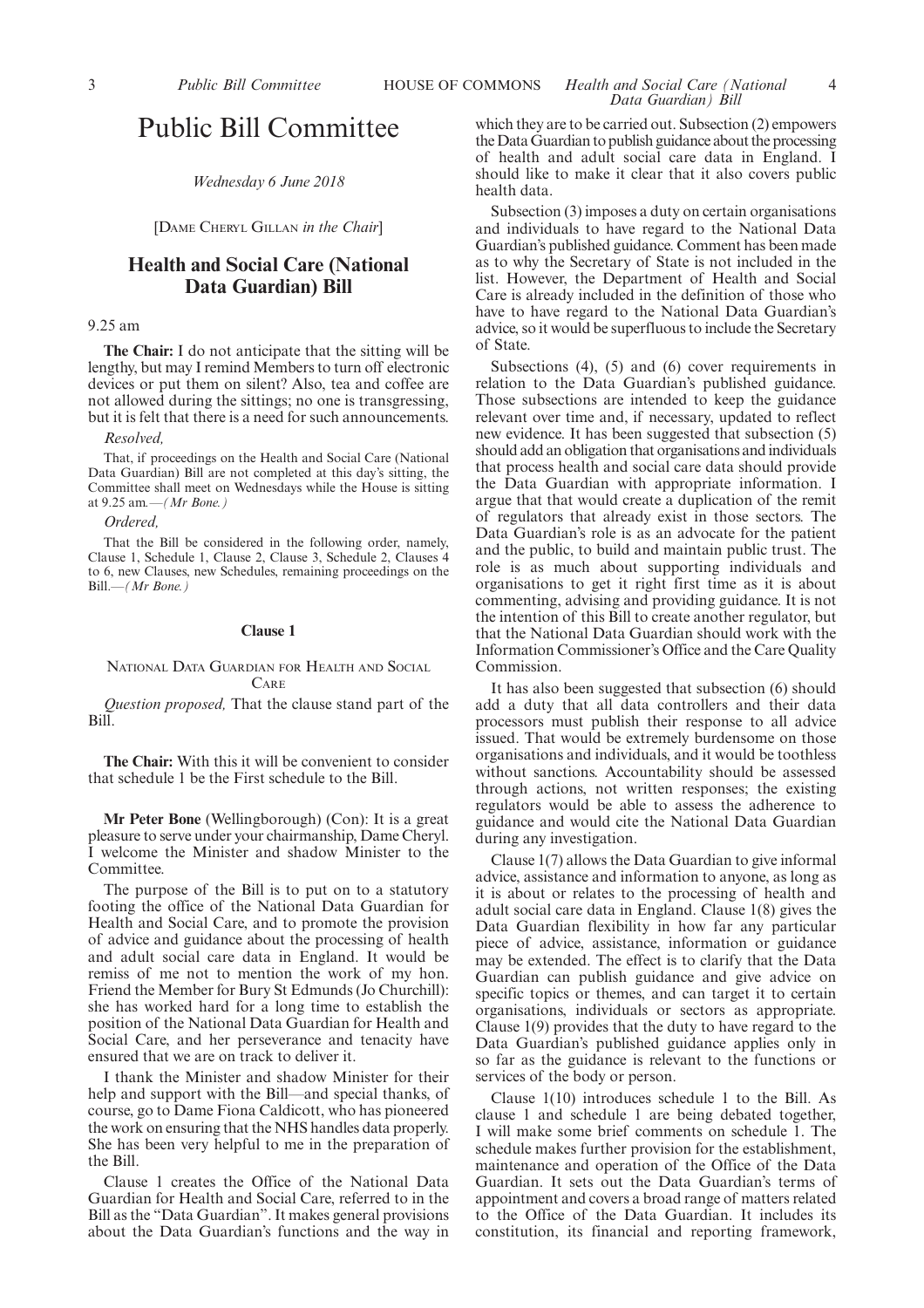and how members of staff and advisers are reported and remunerated. I draw the Committee's attention to paragraph 15 of schedule 1, which provides that the Secretary of State must pay to the Data Guardian the amount that he considers appropriate for the purpose of enabling the Data Guardian to carry out his or her functions.

The Committee will be aware that there was some debate about the cost during the money resolution debate. I thank hon. Members who are here today and those who took part in the debate. I want to make clear that, although the estimated cost is £725,000 per year, that is only an additional £225,000 per year and relates to putting the Data Guardian on a statutory footing. As the Committee will know, there is already a Data Guardian, which costs £500,000; we are just putting this on a statutory footing and saying it is the right thing to do.

**Sir Christopher Chope** (Christchurch) (Con): I congratulate my hon. Friend on having got his Bill so far. On the costs, the Data Guardian will basically be indemnified for the costs incurred, yet I see that the Data Guardian will have enormous flexibility to publish and give as much guidance or advice as they wish. Surely the Data Guardian could, by giving a lot more advice and guidance over which there is no control, result in significantly increased costs for the public sector?

**Mr Bone:**I am grateful for my hon. Friend's intervention and the fact that he is on the Committee; I know that all Committees welcome his membership.

The reason why we have a Data Guardian is to provide safeguarding and to make sure that the data is handled properly. Those costs can only be estimated; as my hon. Friend says, they could be more or less, depending on the requirements. That is exactly why we need a guardian. I would like the costs to be minimal, because that means that we are handling the guardian properly. But if there needs to be more, because there is a requirement to do more, there will be more cost.

**Sir Christopher Chope:** Does my hon. Friend know of any case where a regulator given powers by Parliament has chosen to reduce the amount of powers that are used? Surely, the natural thing is for regulators to increase their activity, using the powers to the maximum and thereby increasing the costs.

**Mr Bone:** I agree, but what we are not doing today is creating a regulator; I would not be likely to propose a Bill to create a regulator. The Data Guardian already exists and it is not a regulator—I specifically said that in my opening remarks. Although it is probably true that regulators do that, that is not what I expect to happen with the National Data Guardian.

**Justin Madders** (Ellesmere Port and Neston) (Lab): It is a pleasure, as always, to serve under your chairmanship, Dame Cheryl. I congratulate the hon. Member for Wellingborough on his notable success in getting the Bill to this stage, and I thank him for his candour during the debate on the money resolution and for his acknowledgment of his good fortune in getting the Bill to this stage ahead of others.

#### 5 *Public Bill Committee Health and Social Care (National* 6 JUNE 2018 6 *Data Guardian) Bill*

As I mentioned when we debated the money resolution of the Bill, Labour Members welcome the decision to put the National Data Guardian for Health and Social Care on a statutory footing. On that basis, we agree with the thrust of the Bill. I am sure that colleagues will be relieved that I do not intend to speak for too long, but I have one or two comments and observations about clause 1—and about clause 2, which we will discuss a little later. I hope that the Minister will be able to respond to the points made by the hon. Member for Wellingborough, some of which I was going to make anyway.

I mentioned when the money resolution was debated that although the use of data has the potential to improve our health services and treatments beyond recognition, we know from past experience that use of data in the NHS and in wider society can prove controversial and carries high levels of suspicion among patients. We hope that the establishment of the Data Guardian on a statutory footing can give patients confidence that their medical information will be treated in the correct manner. I note from the comments of the hon. Member for Wellingborough that there seems to be an omission from clause 1 as it stands, as there does not seem to be an opportunity for the National Data Guardian to give advice to the Secretary of State himself, although he considers that duty to be covered elsewhere and that such as an addition would be superfluous.

There seems to be a discrepancy that leaves the Data Guardian in an inferior position to either the existing Confidentiality Advisory Group or the Health Research Authority. I would be grateful to know if that was the intention of the legislation. The power to appoint the Data Guardian rests entirely with the Secretary of State, seemingly without any qualification. Is it envisaged that the Health Committee might get an opportunity to comment on such appointments? Recent appointments in the health sector have proven controversial, so it would be appropriate for the Select Committee to comment.

Our second query relates to public health commissioned through local authorities. Given the heavy use of data in public health, it is surprising that that does not seem to be covered by the Bill. Given all the public health activity undertaken by non-public bodies in recent years, I would welcome comments from the Minister and from the hon. Member for Wellingborough about whether the Bill is intended to cover health in the broader sense.

There is also a query about other forms of data that are more directly within the NHS, such as the cancer registry, which resides in Public Health England. It uses data collected by the NHS that could affect the direct care of patients. I would welcome confirmation of whether the Data Guardian is intended to cover that data, too.

The hon. Member for Wellingborough touched on clause 1 (6), which I would like to explore in a little more detail. Labour Members might have expected it to include an obligation for data controllers not only to have regard to advice, but to publish their response to that advice. That expectation is not unrealistic, given that the responses to question 5 of the Government's consultation were overwhelmingly supportive of such a provision.

In question 5 of the consultation, the Government propose that

"organisations holding health and care data which could be used to identify individuals should be required to publish all materials demonstrating how they have responded to advice from the national data guardian."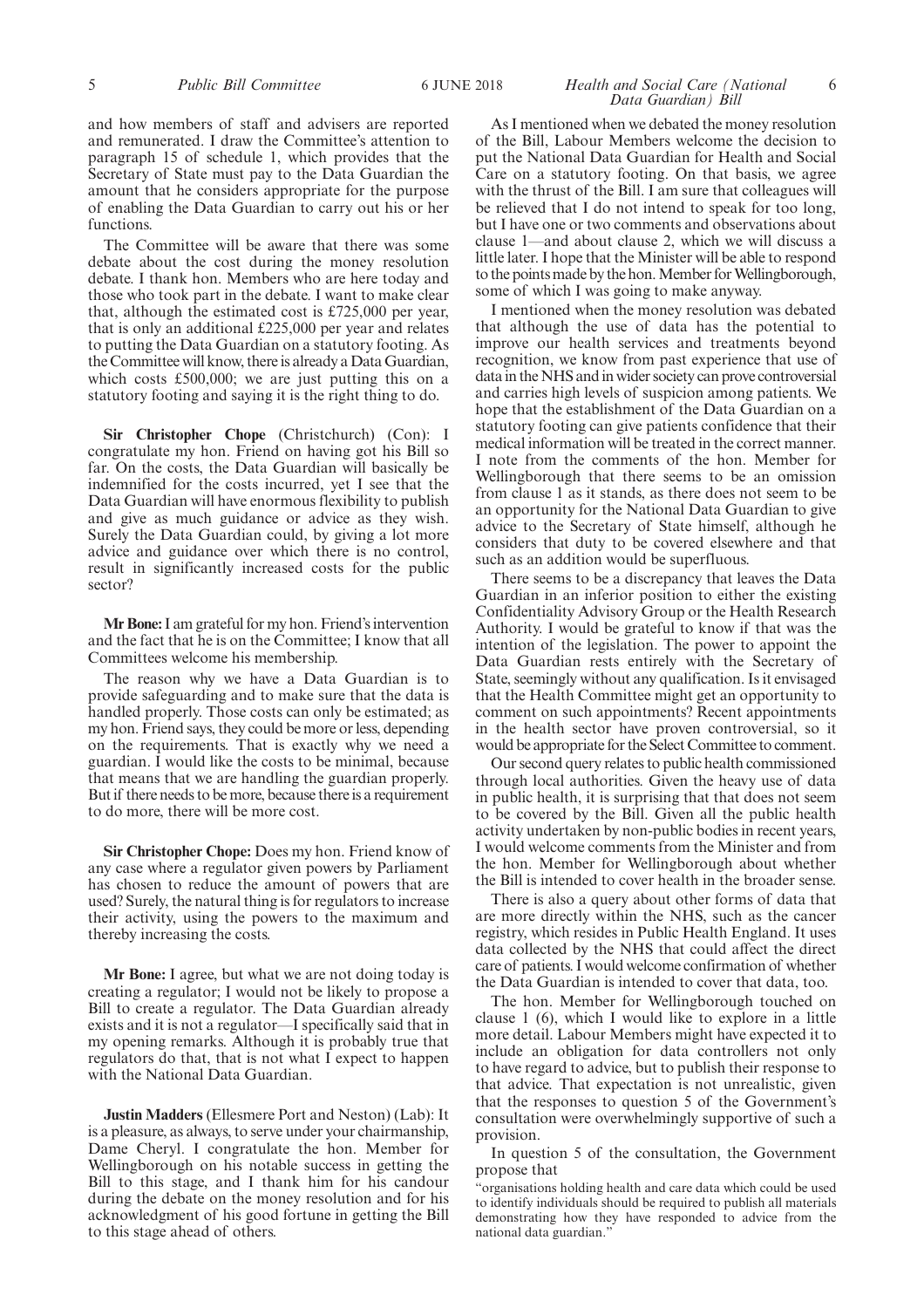#### 7 *Public Bill Committee Health and Social Care (National* HOUSE OF COMMONS 8 *Data Guardian) Bill*

#### *[Justin Madders]*

In their response to the consultation, the Government said:

"Responses were supportive of the proposal that the national data guardian should be given formal advice giving powers."

That would certainly provide reassurances that the National Data Guardian will have real authority and act as an independent voice for patients, but without such statutory backing it is foreseeable that its independence and authority could be undermined. Without a requirement for organisations that receive advice to provide evidence of their response in a way that can be easily disseminated, there is no way we can be sure that the Data Guardian will be effective in doing the important job required by the Bill.

Members will recognise that the requirement for bodies to "have regard" to advice does not always mean that they take action in respect of that advice. An obvious example of that is, of course, the National Institute for Health and Care Excellence guidelines, which we know CCGs often ignore—seemingly with total impunity. I am sure Members do not want a repeat of that with this Bill, so I ask the hon. Gentleman and the Minister to respond on that point in a little more detail. I take the point that providing such responses might be burdensome on authorities controlling data, but I do not think that that cuts the mustard, given our concern about whether this measure will give the Data Guardian sufficient authority and teeth to deal with the issues under discussion.

My final point on clause 1 relates to data sharing and the lack of a positive obligation for bodies to provide that information. For the National Data Guardian to take a view on a particular data issue, it must first know that there is an issue on which to take a view—an unknown unknown, as we say. Could we have a published register of data sharing arrangements to which NHS bodies could sign up and submit a copy of their agreements? That would provide the Data Guardian with a single point of reference from which it could note any new agreements outwith the norm; that is exactly what the Government committed to doing with the current public service delivery data sharing codes of practice currently laid before Parliament.

There is a danger that the Data Guardian will become involved only after an issue has already reached the public's attention, and possibly after an inappropriate use of data that might already have affected thousands of patients. A positive obligation to shared data arrangements with the Data Guardian might reduce the risk of such an eventuality. I look forward to hearing from the Minister and the hon. Gentleman on those points.

**The Chair:** For the sake of our protocols, I should say that I had arranged for the windows to be opened because it is rather warm in this Committee room, but I am perfectly happy if people wish to remove their jackets.

**Chris Bryant** (Rhondda) (Lab): Thank you, Dame Cheryl. I want to raise two small points. The first is slightly to tease the hon. Member for Wellingborough: I cannot imagine another Bill making its way through the House of Commons and the House of Lords about which he would be so casual when it came to the amount it might eventually cost. I normally think of him as the most robust challenger of any public expenditure, but I note that in the order of magnitude he is drifting by about 50%. When there is a Labour Government, I look forward to him applying exactly the same logic to all Labour legislation.

#### 9.45 am

My serious point is about how this Bill relates to Members of Parliament, who are probably the single body of people not covered by the Bill, but who might be tangentially affected by it. People often come to us with complaints about their local health board—in my case, in Wales—or about their general practitioner or the provision of care in a care home, through the local authority or some private sector deliverer. We often have highly confidential information stored, almost as if we were a GP or a doctor; certainly to that degree of information. For that matter, that is also sometimes information that has been provided by other authorities such as the police.

Particularly in the light of recent developments on the general data protection regulation, it is obviously important that we ensure that we are abiding within the law and adopting best practice, but it would be a terrible shame if we ended up being unable to keep records relating to people who, to all intents and purposes, have come to us as constituents—almost as patients—and who would be rather surprised if we were to destroy the information we have kept about them. When they turn up seven years later, they expect us to remember every single case we have ever dealt with, or for that matter that our predecessor dealt with. I fully understand why it is right that when a Member of Parliament changes, things start all over again, but it would be crazy to adopt any kind of standard procedure of deleting, for every Parliament or every two or three years, material that could be important to the patient—the client, patient, customer, or constituent, however we want to term them.

Another important element of this relates primarily to the safety of our staff. Sometimes we deal with people who have major psychotic episodes during their life, or have mental health problems. I am not saying that just because someone has a mental health problem, it means they will be problematic, but it may be that when there are repeat visits to an MP's office, it is useful to have kept the information for several years about the person who has come in through the door. Thus, for instance, if our staff have changed, the new staff will be aware of the potential problems that might exist in relation to an individual.

I hope that the Data Guardian will be able to provide advice to Members of Parliament as well. I know that is not in the Bill and is not its primary purpose, but it would be a mistake if the guardian were to operate in a way that did not take any cognisance of the relationship that Members of Parliament have with local health boards, and with the health service and care provision in general.

**The Parliamentary Under-Secretary of State for Health and Social Care (Jackie Doyle-Price):** It is a pleasure to serve under your chairmanship, Dame Cheryl, and an absolute pleasure to respond to the Bill of my hon.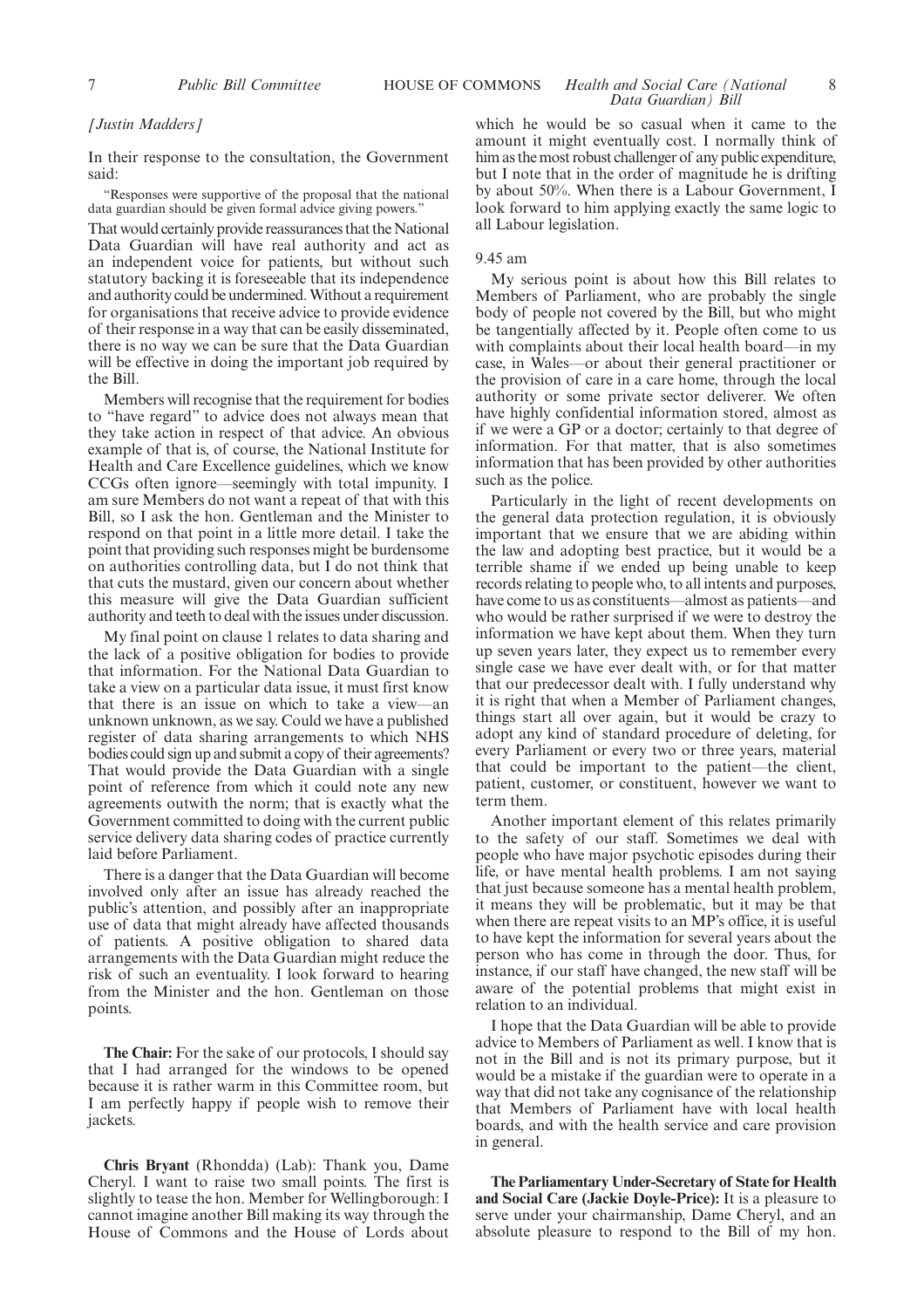Friend the Member for Wellingborough. I congratulate him on bringing this important reform forward and thank him for working so constructively with the Government to put the National Data Guardian on a statutory footing.

This is an important reform. As the shadow Minister mentioned, the public are rightly concerned about information and data that is held on them and the extent to which that is shared. The new National Data Guardian will do much to reassure people that the environment in which data is held and managed is one that respects their privacy, while at the same time ensuring that appropriate safeguarding can be achieved. Given the culture that exists within our health services, the comfort with which organisations can respond to the advice given by the National Data Guardian will make for a much more effective system to support the public.

I confirm the Government's support for and commitment to the Bill. We very much wish it to succeed. We see real benefits to all individuals in ensuring that we share health and care data in a safe, secure and legal way. The Bill will go a long way to increasing public trust in the appropriate and effective use of health and care data. The National Data Guardian has already established herself as an independent and authoritative voice for the patient and service user in how their data is used in the health and adult social care system.

Let me address some of the points that have been raised. Clearly, my hon. Friends will be concerned about the potential costs, as we would be as Conservatives. The estimates we have established as a result of the impact assessment provide for some extra expenditure, and that is for additional staffing so that the published guidance has a legal status—that will be a natural outcome of putting the Data Guardian on a legal footing. There will be some additional costs, and we have been generous in our estimates for them.

The shadow Minister asked a number of questions about other agencies that might be covered by the Bill, and as my hon. Friend the Member for Wellingborough said, the Bill as drafted covers public health. Provisions in the Bill will extend to local authority functions with respect to adult social care, but not to children because they are covered by a different legal framework.

The hon. Member for Rhondda raised some good points to which we could ask the National Data Guardian to have regard. He is right to say that we as Members of Parliament often take up health and social care issues on behalf of our constituents, and nothing is intended to get in the way of that. Indeed, it could be helpful to us if the National Data Guardian gave instructions to those bodies about their obligation to be open and transparent. I am sure that the hon. Gentleman, and other hon. Members, have often found that the spirit of openness that we expect when we challenge something is not always respected. In that culture of openness, and with respect for privacy and safety, we support the Bill.

**Mr Bone:** I am grateful for the support from the Minister and the shadow Minister, and I wish to pick up on a couple of points. The appointment will be down to the Secretary of State, but I absolutely expect it to go to the Health and Social Care Committee—I think that is understood. A point was raised about advice and having written reports on what is being

#### 9 *Public Bill Committee Health and Social Care (National* 6 JUNE 2018 10 *Data Guardian) Bill*

done, but the argument against that is that we want to see action. There is some confusion—the Data Guardian is not a regulator, and therefore that is not its role. All organisations are covered by a regulator and will take into account what the National Data Guardian says. That is why I do not think that such a provision would work.

**Justin Madders:**I understand what the hon. Gentleman is saying, but it was clear in the Government consultation, and the response to it, that there was an intention for the body to have a few more teeth. Why did that change course?

**Mr Bone:** The problem is that we could easily say that we need to have a regulator, but that is not what the Data Guardian does. We do not want to come along afterwards and say what has gone wrong; we want to get this right at the beginning and work with the different holders of data. It is a different approach. The comparison I think of is when I was involved with combating modern-day slavery. We now have a commissioner for that whose job is not to regulate but to expose and say what is going well or badly, and that helps. There could be pressure on an organisation—for instance, if it gets really bad publicity it will do something about it, but equally the commissioner will show where things are going well. We do not want to move towards a regulator or have lots of enforcement powers because that is totally different to what we have already established with Dame Fiona. Each hospital has a Caldicott guardian in it, so we are basically putting something that works on a statutory footing for the future.

I am pleased by the conversion of the hon. Member for Rhondda to concerns about cost, and I shall remind him of that if there is ever a Labour Government in future—

#### **Chris Bryant:** When!

**Mr Bone:** Well, I am sure there will be a Labour Government sometime in the next century.

The hon. Gentleman makes a very important point about MPs and data provided by our constituents. Although I do not think it is particularly relevant to this, I do think all Members are wrestling with what the new regulations mean. Medical practitioners have to hold information for a very long time. I have very detailed medical information from some of my constituents, and serious issues might arise if we were forced to destroy such information. Perhaps the National Data Guardian could give some advice on that point. I get very frustrated when I have to deal with the local hospital, if I do not get a consent form. That is clearly a delaying factor and definitely needs to be cleared up.

*Question put and agreed to.*

*Clause 1 accordingly ordered to stand part of the Bill. Schedule 1 agreed to.*

#### **Clause 2**

#### **INTERPRETATION**

*Question proposed,* That the clause stand part of the Bill.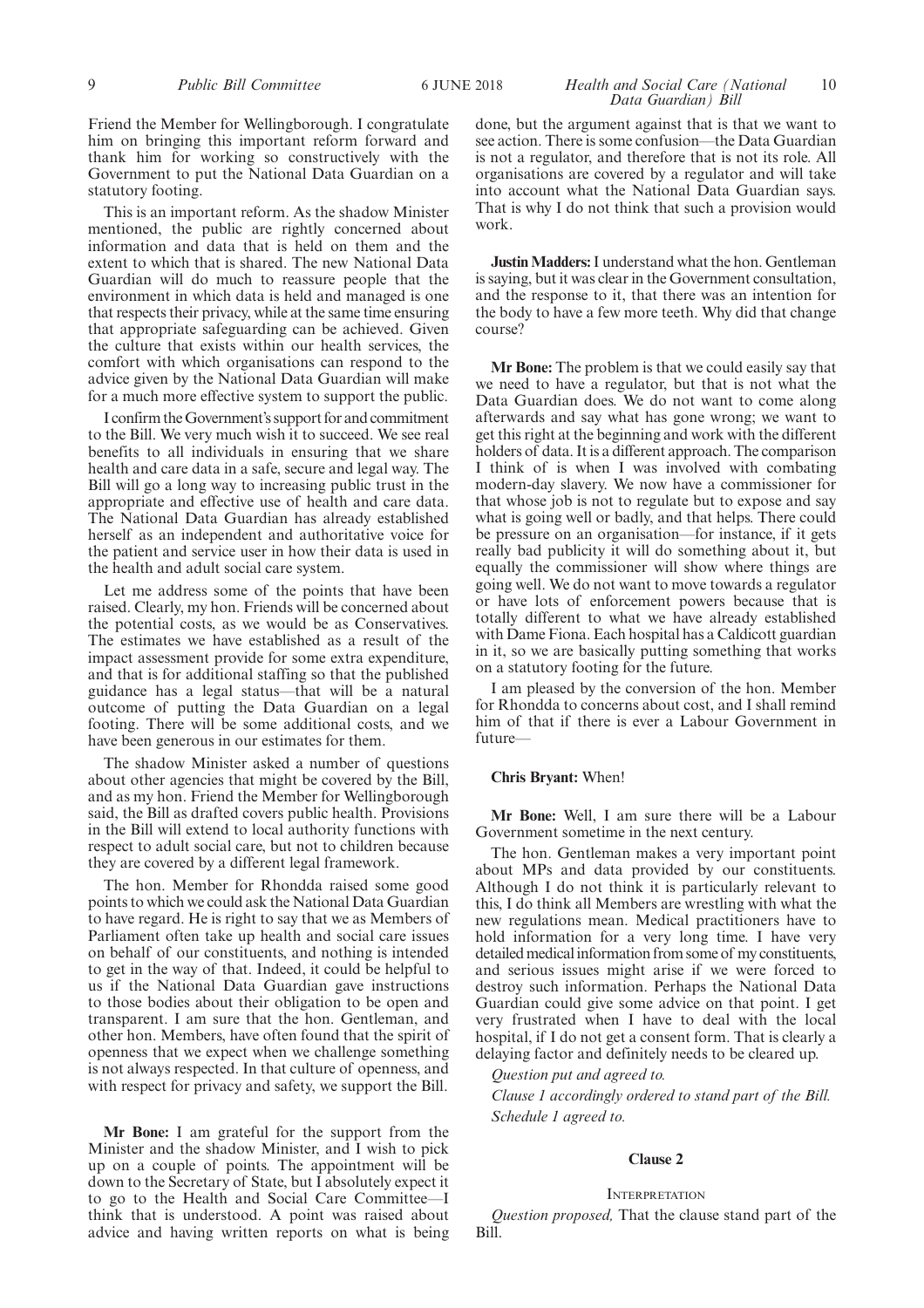**Mr Bone:** We have dealt with the heart of the Bill in clause 1. The subsequent clauses, while important, are not so detailed.

The purpose of clause 2 is to define some of the important terms used in clause 1. For instance, subsection (3) defines "adult social care". I would clarify that children's social care data, as has already been mentioned, is not within the scope of the Bill. It is covered via a different legislative framework and that framework has safeguards in place to protect children's social care data from inappropriate use.

I would also point out that clause 2(7) provides that "processing" has the same meaning as given in section  $1(1)$ of the Data Protection Act 1998. That definition has been used as it is a broad definition that captures a whole range of activity involving data, including obtaining, holding, recording, using and sharing.

**Justin Madders:**I wish to raise a point on the exclusion of children's data. I appreciate that hon. Members have referred to it already, but we are slightly concerned that although children's data may be covered elsewhere, the guardian does not have any ability to write to bodies in that respect. It is perfectly reasonable for that to be included; indeed, I think it was included in the original Bill as drafted. We see it as a safety net, rather than an added complication.

**Jackie Doyle-Price:** I confirm that the Government support the clause. On the point about children, it is our interpretation that the provisions do not prevent the National Data Guardian from engaging constructively with the Department for Education on adult social care data and its interaction with or effect on children's data. Clearly, this is something we will monitor, but, bearing in mind that the whole ethos behind the creation of the National Data Guardian is to spread good practice and make representations rather than regulations, the concern that the hon. Gentleman has expressed is important, but we do not think it will get in the way of sensible engagement.

**Chris Bryant:** Will the Minister clarify what she understands from clause 2(5)? It states:

"'The health service' means the health service continued under section 1(1) of the National Health Service Act 2006."

That obviously includes ambulance services, but does it include those provided by St John Ambulance?

**Jackie Doyle-Price:** If I may, I will come back to the hon. Gentleman on that point. I would say that it would not, but I will confirm in due course.

**Mr Bone:** The shadow Minister makes a fair point, which goes to the heart of a problem that I have found in the past—that children are looked after by the Department for Education and not the health service. When I dealt with modern-day slavery, I came across exactly the same problem. What the shadow Minister said should be heard loud and clear by the Department for Education.

*Question put and agreed to.*

*Clause 2 accordingly ordered to stand part of the Bill.*

11 **Public Bill Committee HOUSE OF COMMONS Health and Social Care (National** 12 *Data Guardian) Bill*

10 am

#### **Clause 3**

#### CONSEQUENTIAL AMENDMENTS

*Question proposed,* That the clause stand part of the Bill.

**The Chair:** With this it will be convenient to discuss that schedule 2 be the Second schedule to the Bill.

**Mr Bone:** The clause introduces amendments to other legislation as a consequence of the Bill. Schedule 2 lists five Acts to be altered, following parliamentary counsel's advice. Those are the Public Records Act 1958, the Parliamentary Commissioner Act 1967, the House of Commons Disqualification Act 1975, the Freedom of Information Act 2000 and the Equality Act 2010.

**Chris Bryant:** Why is the hon. Gentleman so keen on disqualifying a Member of the House of Commons from being the Data Guardian?

**Mr Bone:** We have taken parliamentary counsel's advice—as always, I take advice from people. That is the reason: it is as a consequence of advice given by parliamentary counsel, and  $\overline{I}$  am happy to accept that, unless the hon. Gentleman is thinking of himself in that role.

**Jackie Doyle-Price:** The consequential amendments introduced are typical for setting up such a body. The Government are content with the clause, as drafted.

*Question put and agreed to.*

*Clause 3 accordingly ordered to stand part of the Bill. Schedule 2 agreed to.*

#### **Clause 4**

#### **EXTENT**

*Question proposed,* That the clause stand part of the Bill.

**Mr Bone:** The clause sets out the Bill's territorial extent. The Bill extends to England and Wales only. The Committee will note that clause 1 provides for the Data Guardian to publish guidance and give advice, information and assistance, but that applies only to the processing of health and social care data in England. However, in regard to application, the provisions extend to England and Wales but apply only to England. The provisions do not extend or apply to Scotland or Northern Ireland. I hope that is perfectly clear.

**Chris Bryant:** Well no, it is not really. In fact, it is a little bit worse than that. We return to clause 2(5), which says:

"'The health service' means the health service continued under section 1(1) of the National Health Service Act 2006", but that Act states:

"The Secretary of State must continue the promotion in England of a comprehensive health service"

and so on. I therefore do not understand why the Bill extends to England and Wales. Will the provision will have any relevance whatever in Wales? If not, I do not know why it says that it does.

**Jackie Doyle-Price:** In regard to application, the provisions extend to England and Wales but apply only to England. I have to confess that my knowledge of devolution arrangements is perhaps not as good as it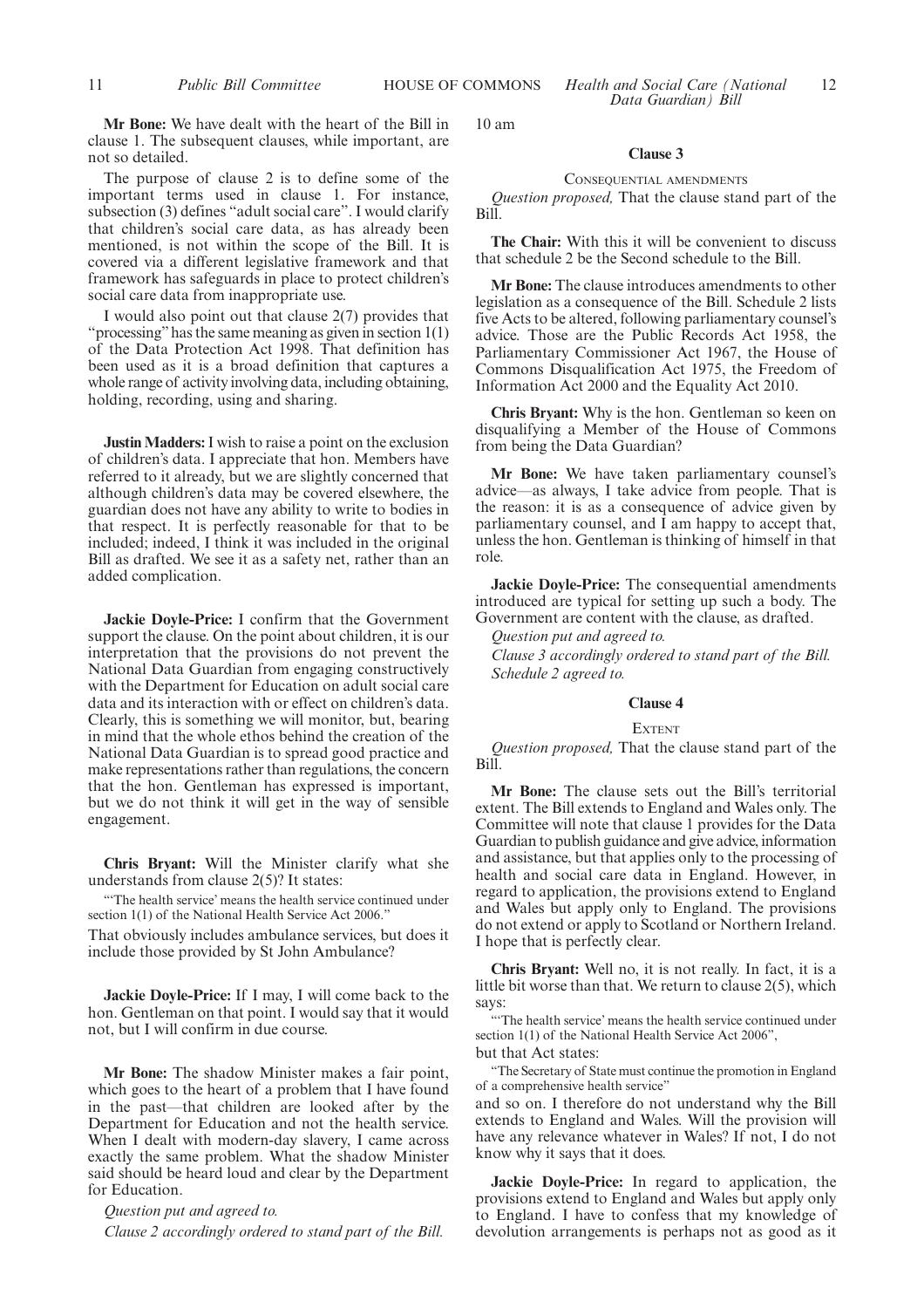#### 13 *Public Bill Committee Health and Social Care (National* 6 JUNE 2018 14 *Data Guardian) Bill*

should be, but our view is that the Bill applies only to England. Although the provisions could extend to England and Wales, it would be within the competence of the National Assembly for Wales to appoint a guardian and make such arrangements. That said, the National Data Guardian is an advisory role—it is not a reserved power under devolution arrangements—and as is common in the operation of the health systems in all four nations, I would expect that the advice and guidance given by the National Data Guardian would be heard and, when appropriate, acted on by the health services in the other nations.

**Justin Madders:** My understanding when preparing for the Committee was that it would apply to England only. I think that is what the Minister has confirmed. Certainly in my part of the world there is quite a lot of movement of patients both ways between England and Wales, because we are quite close to the Welsh border. Can the Minister explain what will happen to patient records in that situation?

**Jackie Doyle-Price:** Clearly the Bill extends to England, but the purpose of the National Data Guardian is to give advice on the appropriate sharing of data and best practice. I should expect practitioners to have regard to the advice regardless of where they come from, because, notwithstanding the legal framework in which they operate, all health professionals want to behave in a responsible way. We expect the guidance of the National Data Guardian to be good practice. She has been giving advice without statutory powers to do so, and that advice has been respected; I think that that will continue. It is largely through an accident of the current structuring of the health service that the provisions are as they are. The principles under which the Data Guardian will give advice extend way beyond the geography of England.

**Mr Bone:** The Minister has explained that better than I could possibly do.

*Question put and agreed to. Clause 4 accordingly ordered to stand part of the Bill.*

#### **Clause 5**

#### **COMMENCEMENT**

*Question proposed,* That the clause stand part of the Bill.

**Mr Bone:**The clause provides for all the Bill's provisions to be brought into force by regulations made by the Secretary of State. It is a standard clause to be found in many Acts of Parliament.

**Sir Christopher Chope:** It may well be a standard clause, but such clauses are often abused by the Government. For example, Parliament passed a measure to outlaw exit payments for public sector workers in the Enterprise Act 2016. We are still waiting for the regulations under that primary legislation to be introduced. The Government now say that they will have to consult on them. Effectively, what Parliament thought was happening—the limiting of public sector exit payments—has not happened.

The Bill is supported across the House, as the measure I have mentioned was. I should be grateful for some indication from the Minister of when the Government will implement it. It could be delayed by the Government by means of the regulation-making powers in the clause; or by the Government's not appointing the Data Guardian. There are other ways in which it could be delayed, and if we take the past as a guide to the future we should be suspicious of the Government when they are not prepared to include in the Bill a commitment for it to commence on a given date.

**Chris Bryant:** Christchurch and Rhondda speak as one, in a uniting of the Christophers, something that will not, I think, happen very often. It is a serious point; I understand that such clauses are a frequently used means of tidying up the process of a Bill coming into force. However, it adds cost, because the Government must go through an additional process; and frankly there is no reason why we should not just put in a date and tell the Government to get their act together—because everyone supports the measure.

I hope—I am sure—that the Minister will now say, "We intend to do it as soon as practicable after the Bill has been through both Houses," and all the rest of it; but it would be better for the date to be in the Bill, because then she would not have to do anything later, and, to use a valleys word, it would be tidy. Let us be tidy.

**Jackie Doyle-Price:** Tempted as I am to engage in debate on the abuse or otherwise of statutory instruments, I prefer not to go down that road. Suffice it to say, we should put provisions into action only once they are tidy, to use the term suggested by the hon. Member for Rhondda. We should be governed by the integrity of the rules we pass rather than by speed, but I can confirm that it is the Government's desire to implement the Bill, which we fully support, as soon as practicable. Clearly, we already have a National Data Guardian; the Bill would just put it on a statutory footing. It is in all our interests that we do that as soon as possible, so the Government are content with the clause.

**Sir Christopher Chope:** Will the Minister assure us that she will take personal charge of ensuring that the Bill is brought forward quickly? To go back to the example I quoted earlier, I had a meeting with the Chief Secretary to the Treasury and pointed out to her that one of the reasons there was a delay in implementing regulations was that civil servants did not have their heart in it and did not give it sufficient priority. The only way of ensuring that the civil servants in the Minister's Department deliver on the wishes of the Committee and the House is for her to take charge and deliver. Will she ensure that the Bill is commenced before the end of this calendar year?

**Jackie Doyle-Price:**I completely agree with everything my hon. Friend says. It is Ministers' responsibility to ensure that the decisions made by Parliament are actioned as promptly and effectively as possible. I know him well enough to be sure that he will hold me to account on exactly that basis if he does not feel the Bill comes forward quickly enough. I would like to see it commenced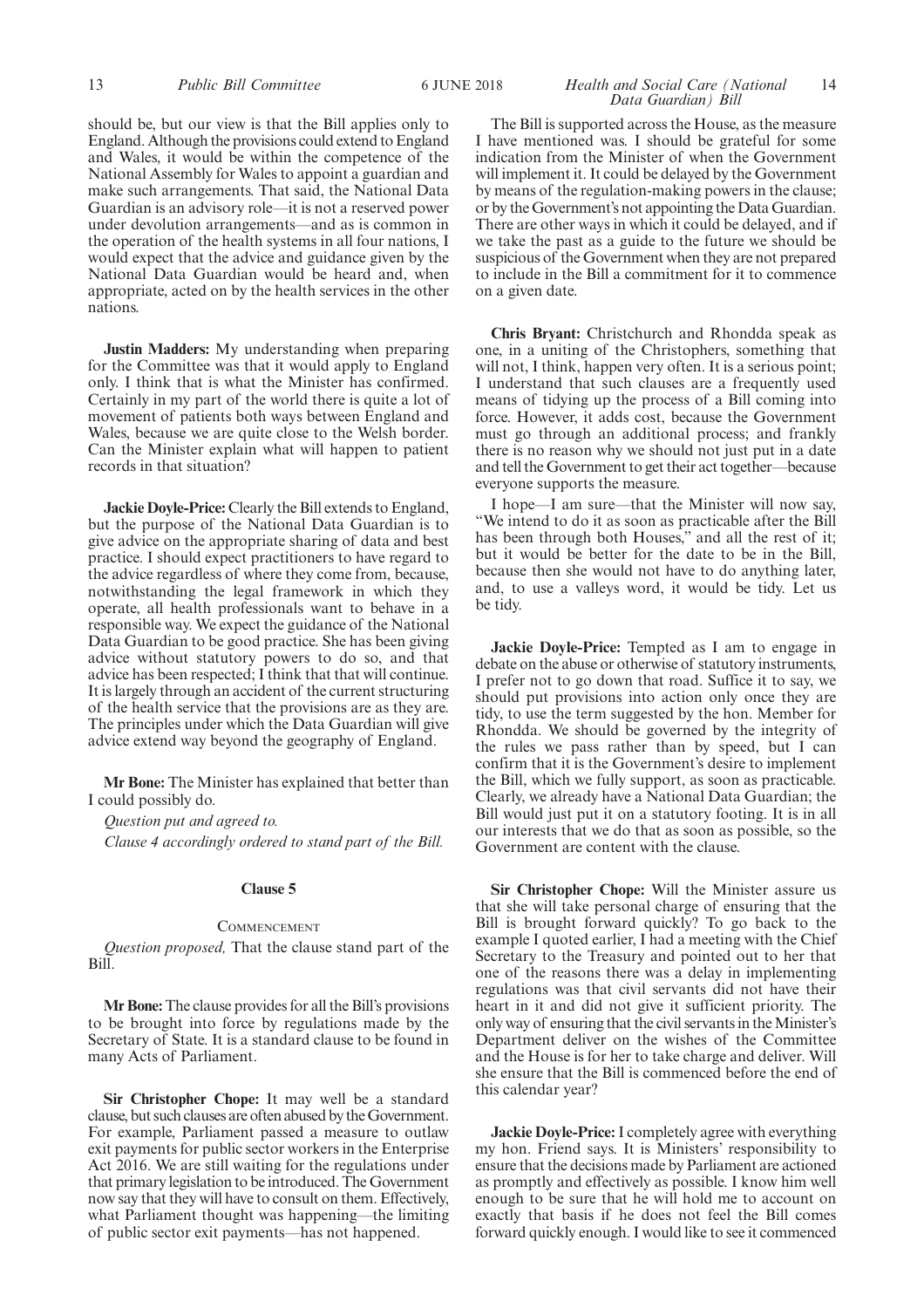#### *[Jackie Doyle-Price]*

by the end of the year, and I will work with my officials to ensure that that is the case. If we cannot achieve that, I will give him an explanation.

**Mr Bone:** I am grateful for the contributions by my hon. Friend the Member for Christchurch and the hon. Member for Rhondda. I absolutely agree with their general comments. I looked carefully when drafting the Bill at the issue they raised. I could have included a provision that the Bill would come into effect, say, six months after it became law, but I did not because we already have a Data Guardian, so there will not be any gap, and I know how much the Government support the Bill. That is the reason we did not put in a date, but under other circumstances I absolutely would have insisted on one.

*Question put and agreed to. Clause 5 accordingly ordered to stand part of the Bill.*

#### **Clause 6**

#### $S_{\text{HOPT}}$  title

*Question proposed,* That the clause stand part of the Bill.

**Mr Bone:** The clause just requires the Act to be cited as the Health and Social Care (National Data Guardian) Act 2017.

**Jackie Doyle-Price:** The Government are content with the clause.

*Question put and agreed to. Clause 6 accordingly ordered to stand part of the Bill.*

**The Chair:** Before I close proceedings, may I thank all Members for taking part in the scrutiny of the Bill, and the *Hansard* reporters and officials from both the House and the Department who have supported us?

**Mr Bone:** On a point of order, Dame Cheryl. I thank you very much for chairing the Committee and all Members for their participation, which is much appreciated.

**Jackie Doyle-Price:** Further to that point of order, Dame Cheryl. I echo the thanks of my hon. Friend and again thank him for his real industry on what will be an important reform. I also thank colleagues who showed up today for their probing questions, which are always important as we scrutinise legislation.

**The Chair:** I do not think those are points of order for the Chair, but it is good that they have been put on the record.

*Bill to be reported, without amendment.*

10.14 am *Committee rose.*